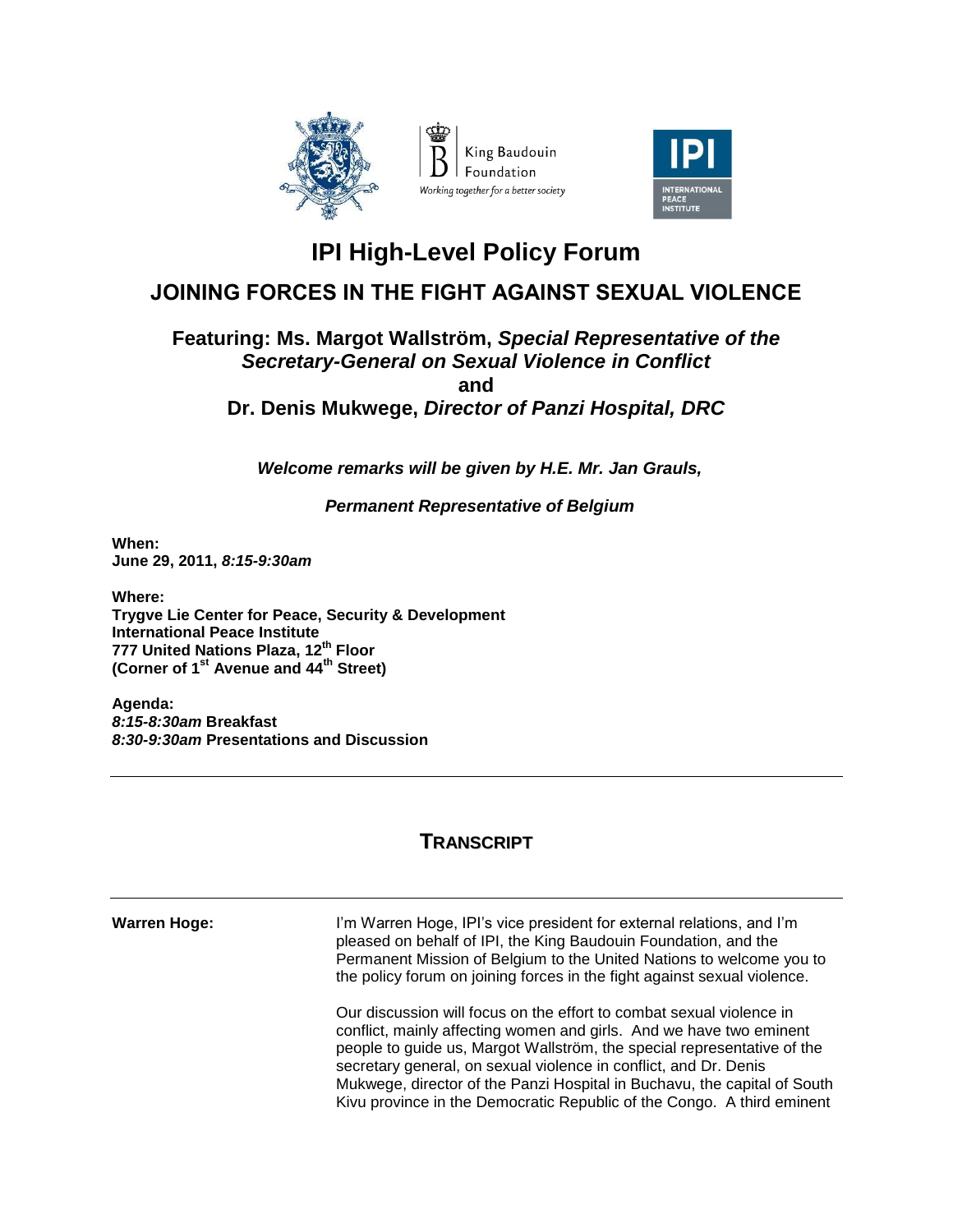person, Jan Grauls, the Permanent Representative of Belgium to the United Nations, will introduce them in a moment, but let me take a minute or two to talk about IPI and the DRC, the country where Dr. Mukwege was born and where he now does such courageous work to combat the extraordinary levels of sexual violence visited on its women. We were all alarmed by the stark numbers in an American Journal of Public Health report published in May that noted that as many as 1.8 million Congolese women have been raped, with some 434,000 raped in the one year period preceding the study. That amount—shockingly-- is almost a rape a minute. And just this past Friday the Office of the United Nations High Commissioner for Refugees said that up to 170 women had been gang-raped by gunmen on June 11 in two south Kivu villages.

The DRC is the 12th largest country in the world, a country the size of Western Europe, and home to 60 million people. And it's suffered a brutal war over the past 16 years that has cost the lives of more than 5 million people. Horribly, it is a war in which sexual violence has become a tactic of war, and one disturbing conclusion you can draw from that is that the battleground for the Congo's war is often women's bodies.

That war as complex as it is violent, has involved at least 20 different rebel groups and armies from nine other African countries with no clear national objectives at stake. As a result, the DRC hasn't gotten as much media attention as other crises, but thanks to the work of Dr. Mukwege, the dilemma facing women there is attracting worldwide concern.

Dr. Mukwege, may I say I am delighted to welcome you back to IPI where we remember well your appearance here in February 2009. The DRC currently has the largest United Nations peacekeeping force of any country in the world, the United Nations Organization Stabilization Mission known as MONUSCO. It is 19,000 members, and incidentally, its mandate was renewed yesterday for a year by the Security Council.

Since MONUSCO is charged with the protection of civilians from armed attacks, rape and other forms of sexual violence, the persistence of this abuse represents a critical challenge for the UN's efforts to try to bring a measure of peace and stability to the country. IPI's Africa program and our partners have tried to keep our focus on your country. And we will continue to as you prepare for parliamentary elections there in late November.

In April we gathered together members of the DRC government, representatives of civil society organizations in the DRC, and experts from the UN, the African Union, the World Bank, and the International NGO community to help plot the way forward for MONUSCO. We also published an issue brief coauthored by my colleague, IPI's senior analyst, Arthur Boutellis, on MONUSCO's role after the elections, and last month we featured a presentation here by Jason K. Stearns, author of a widely admired book on the DRC called *Dancing in the Glory of Monsters, the Collapse of the Congo and the Great War of Africa*. Earlier this month we presented Roger Meece, special representative of the secretary-general for the DRC and the head of MONUSCO. So we are keen to keep this critical conversation going and pleased that the Belgian Mission and the King Baudouin Foundation asked us to co-host this event this morning. I'm now pleased to turn this over to Ambassador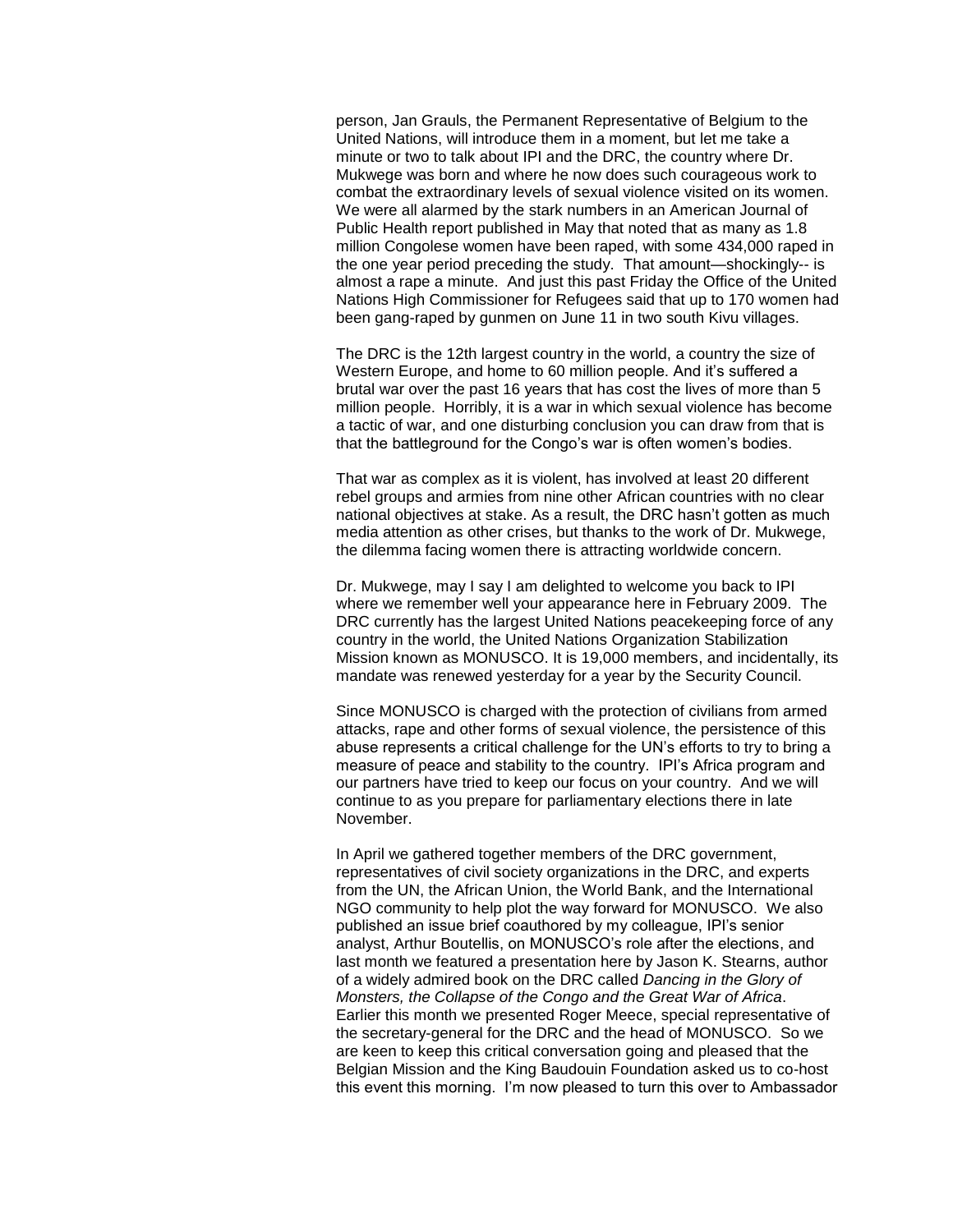Jan Grauls for welcoming comments of his own and an introduction of our two distinguished speakers.

**Jan Grauls:** Thank you for these opening remarks and thank you also for allowing me to introduce our two guest speakers to this esteemed audience this morning. So colleagues, ladies and gentleman, dear friends, Dr. Denis Mukwege is a very special person. He's the founder and director of the Panzi Hospital established in 1999 in Bukavu, the capital of the south Kivu province in the Democratic Republic of Congo.

> In this war-torn region, an estimated 5 million people have been killed over the past 16 years. Rape, torture and mutilation are rife there in a context where rebel forces attempt to institute a reign of terror and fear in order to seize control of mineral-rich areas. While its primary objective was to make healthcare available to the population of Bukavu on a nonprofit basis, it very soon became a reference center for the victims of sexual violence. At Panzi Hospital, Dr. Mukwege and his team helped those women regain the will to live.

> The treatment of their physical and emotional injuries is coupled with a socio-economic rehabilitation process to combat the exclusion, which the victims face after those acts of violence. This approach helps the women to recover physically and mentally, pick up their lives and so regain a certain measure of dignity. Dr. Mukwege's work reaches beyond hospital treatment. He wants to put in place in Eastern Congo an integrated healthcare system that meets the terrible challenges of violence and chaos.

> In addition, he has campaigned untiringly for the women in this region, denouncing the unbelievable acts of violence committed against them as soon as he was offered an international platform. This happened in 2008, when he received the Olof Palme Prize and the United Nations prize in the field of human rights. The remarkable activities of Dr. Mukwege have lost nothing of their relevance. He is unquestionably a symbol of resistance and hope, a campaigner for peace and development. Dr. Mukwege was recently awarded in fact last month in Brussels the prestigious King Baudouin Prize for International Development by the King Baudouin Foundation.

Ms. Wallström hardly needs any introduction here in New York and elsewhere. She has been a long time advocate of the rights of women, the rights and the needs of women, throughout her political career, first as Swedish minister and then later as Environment Commissioner and Vice President of the European Commission. She has been actively engaged in promoting the participation of women in peace and security issues and most notably the injustice and violence faced by women during armed conflict.

Our secretary-general Ban Ki Moon appointed her as his special representative on sexual violence in conflict last year, and she played a leadership role in raising awareness about the urgency to implement the different Security Council resolutions on this issue. Since being appointed as SRSG Ms. Wallström has already visited the DRC on three occasions, where she discussed the issue of sexual violence with the Congolese authorities, including with President Kabila.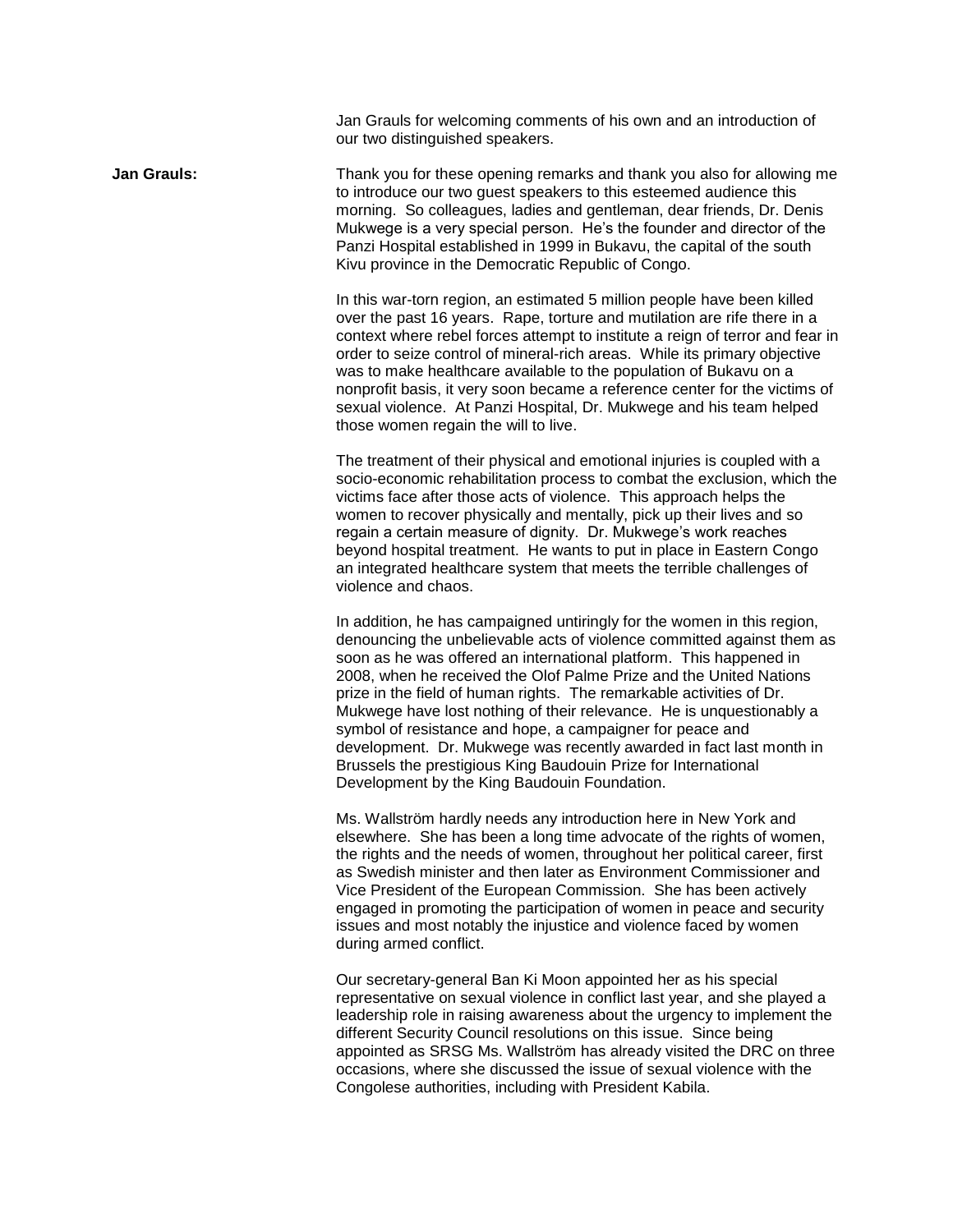Ms. Wallström received several honorary doctorates and awards for her work on sustainable development, climate change and has also done extensive work to endorse European Union Africa partnership and to champion equal opportunities. And let me add that since her appointment, the SRSG has developed an extraordinary activity both in New York and abroad visiting scenes where sexual violence has occurred, talking to victims, to governments, the NGOs, civil societies and including also perpetrators of sexual violence addressing the Security Council in an unusual and uncompromising way, never seen, never heard before. I think we should mention that also. Attending seminars and high level events always as a forceful advocate of the victims of sexual violence. And usually it's to say that Dr. Mukwege and Ms. Wallström have become strong allies and partners. Thank you very much.

**Margot Wallström:** Excellencies, thank you very much, ladies and gentlemen, for inviting me to this event. Thank you for being here this morning. Breakfast meetings are a bit challenging. I'm not really a morning person, but let's see if I'm awake. I will soon be, I'm sure. This whole issue on conflictrelated sexual violence has been placed firmly on the Security Council's agenda over the last few years. And that is very important progress and a very important starting point.

> It has been defined not as the inevitable consequence of war, but as a scourge that will affect our possibilities to achieve a sustainable peace and development, that women have an important role to play in both war and peace. That is already recognized by resolutions that date more than 10 years back, but the fact that sexual violence has been used as a weapon of war, that has increasingly guided also the prevention efforts and the policies that are being shaped in the Security Council and at the highest level.

> I am very fortunate, because I have been able to step up on a platform already established by 13 UN entities called UN Action Against Sexual Violence, and that makes it easy for me, I don't have to start from the beginning to try to coordinate and harmonize what the whole UN system does, but they have already prepared and started a number of activities, important activities, and that helps a lot. So what we are trying to do, me and my small office, we are nine people on the budget, on the UN since the beginning of this year.

We also have a team of experts on the rule of law, a small team of five people who can be deployed to different countries and areas of concern where they'd look at the legislation to make sure that normative and legislative framework is also addressing these issues in a proper way. For example, they will return, I think, tomorrow, I hope tomorrow, from South Sudan, where the government asked us to help to look at their transitional constitution and how these issues are dealt with in that constitution.

So we are a small team and we, of course, will play the role of looking at what is going on in the whole UN system. Can we be more effective? For example, in how we train peacekeepers, so that they know what to do, what to expect and what to do when they are sent to an area like the South Kivu or the Kivus in Eastern DRC.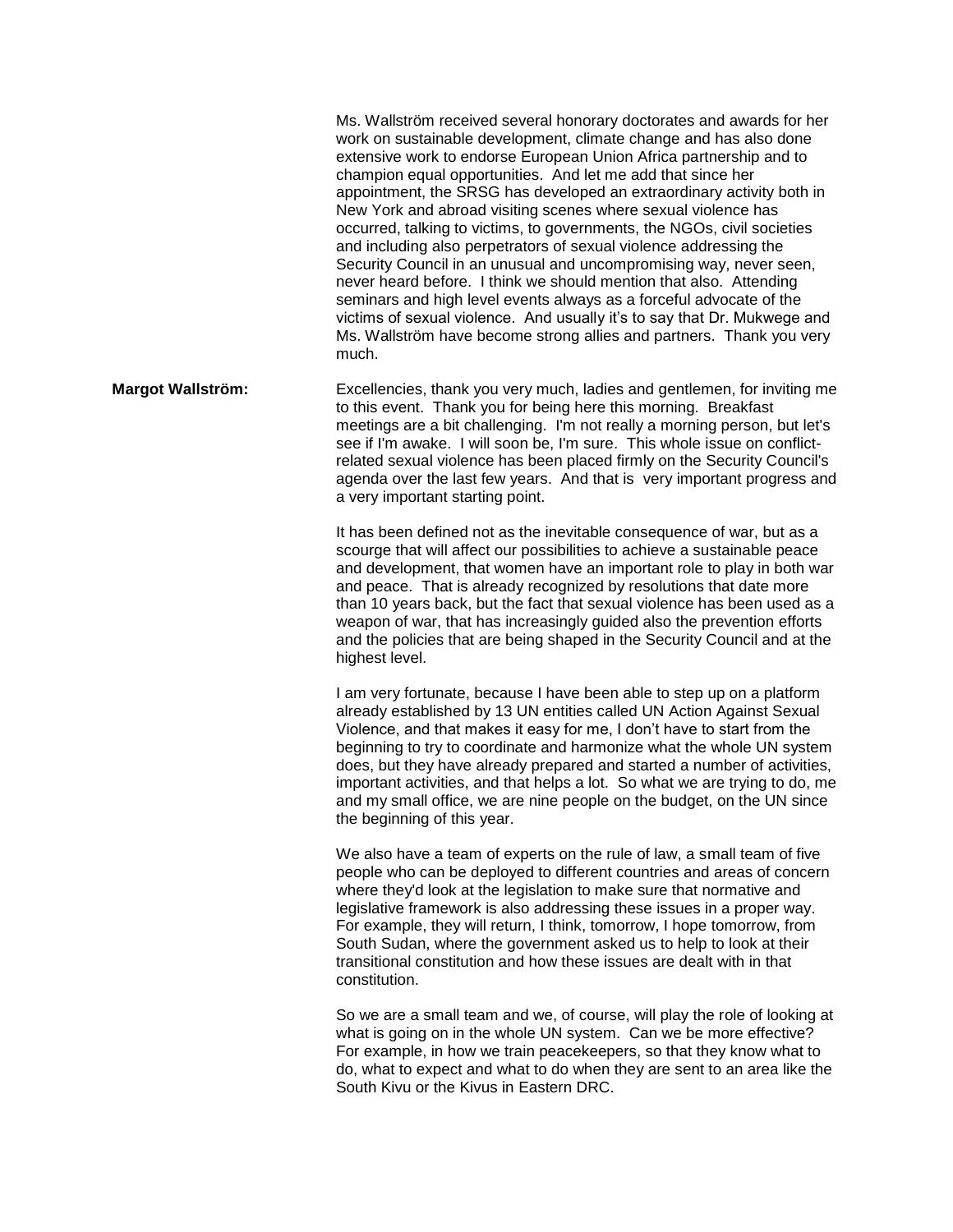They have had to do that in a very ad hoc way until now, and what was done was we put together an inventory of best peacekeeping practices, because peacekeepers are often criticized for their failures and their shortcomings, but very rarely do we see the examples of the best practices, the best examples of what they can and should be doing. And that inventory of good peacekeeping practices, like, for example, in the DRC where they accompany women to the market, or they accompany them to fetch water.

This has increased the security in the whole area. Men will also start to follow. And then, of course, it helps the economic development if they can go safely with their produce to the market. Or in Darfur, where they'll use more fuel efficient stoves. So women don't have to go far away to get firewood. And now we are turning that into training modules so that we can in the predeployment training of peacekeepers that they can better understand the challenges and they can be better prepared for situations that are very often very difficult and challenging for them.

Often they cannot speak any of the local languages, so how do they engage with local community, how do they understand the needs of women? Because protection of civilians, which is these days a part of most of the missions, the peacekeeping missions, cannot be gender blind. Civilians is not without gender, and you have to understand what are the needs of women, children and men respectively.

So this is one of the tasks, but we also have made fighting impunity the main priority because what is not really looked at as a crime. I know that there was a survey or a questionnaire to soldiers in the DRC, the national army. So they asked them, "What do you think will be the consequences of rape? If you rape a woman, what will happen to you?"

And several of them did not even understand the question. "Why do you even ask? There are no consequences for that."

Others said, "Well, maybe a few days locked up, about three or five days at the most."

Others said, "Well, a goat, we pay a goat to the family and then that's the deal." And most of them did not realize that there were any consequences whatsoever of raping a woman.

And if this is the understanding of what rape really does to an individual and to a society, it will be very, very difficult to root this out. So fighting impunity to make sure that the perpetrators are found and put to justice is very, very important. And we are working actively on that. I can see and to be also positive because we often start with all the misery in the DRC, but let's say that we've seen a few signs of change, meaning that for the first time the Congolese government has also prosecuted high commanders of the FARC, the National Army, they have been put to jail. And that is very important, and a principal change of attitude that we hope will prevail.

And we have managed to actually follow up on impunity. We have also seen that the international criminal court and others are taking up sexual violence as an offense and these allegations following up on these allegations. So that's very important. But it will also have, and I will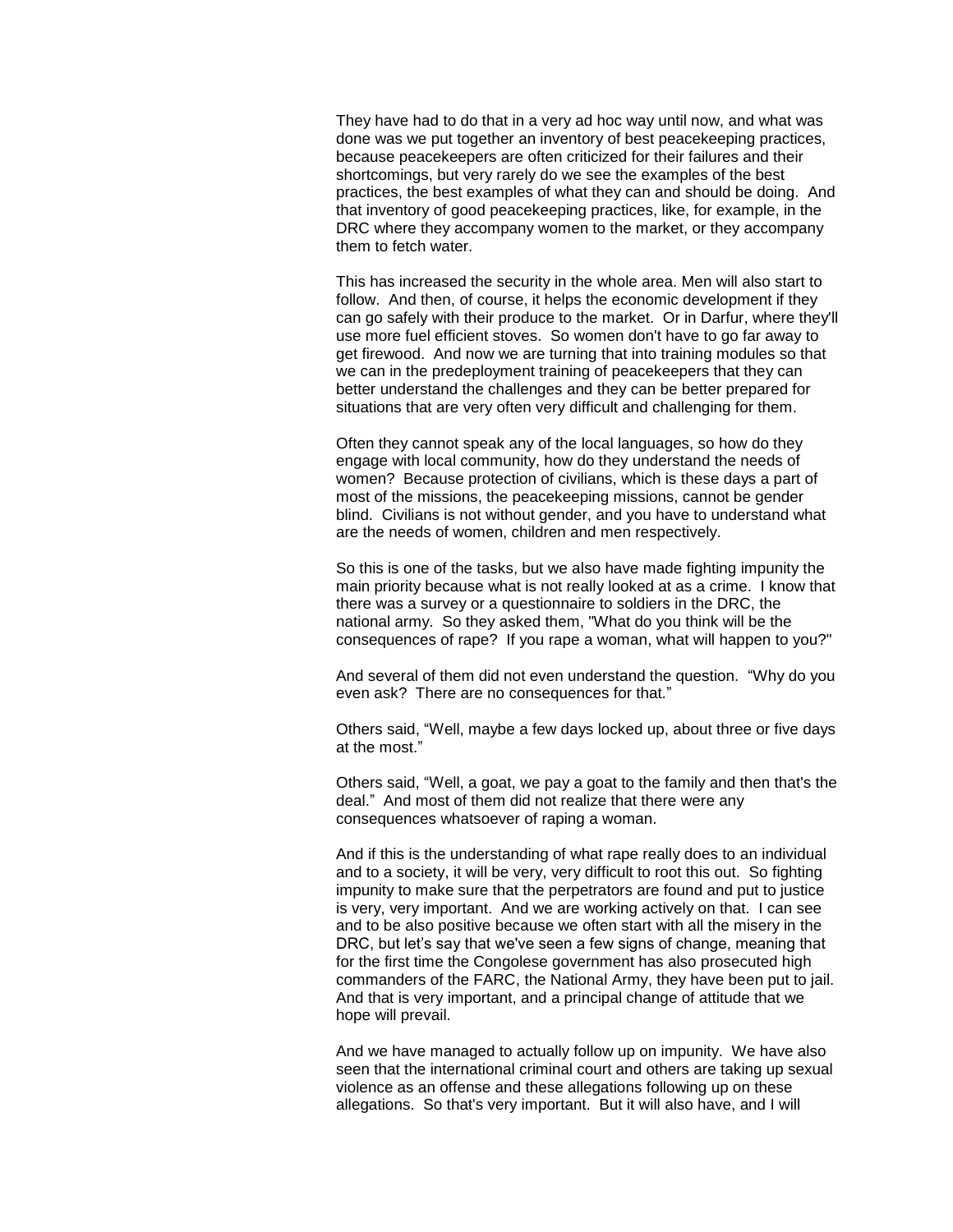|                     | finish with that, it will have to go hand in hand with empowering women,<br>so we work, of course, with UN women and also with the other UN<br>entities to make sure that everything we do aims at giving women a<br>voice.                                                                                                                                                                                                                                                                                                                                                                   |
|---------------------|-----------------------------------------------------------------------------------------------------------------------------------------------------------------------------------------------------------------------------------------------------------------------------------------------------------------------------------------------------------------------------------------------------------------------------------------------------------------------------------------------------------------------------------------------------------------------------------------------|
|                     | And I think as Dr. Mukwege said yesterday, we have to get inspired by<br>these survivors of sexual violence and we have to remember them. And<br>most of the time the only thing I can promise them is to bring their voices<br>to the Security Council, to the highest level in the United Nations, to the<br>international society, to the media, and repeat what they -- the stories<br>that they tell me. And I think for me it's maybe this 17-year-old girl in<br>Gama, she came with her father to Gama to one of these salles d'écoute,<br>where they could share their story.        |
|                     | And it turned out that she wouldn't look anyone in the eyes any longer,<br>but she was apparently the best student in that school but one day a jeep<br>with a few soldiers had asked her if she could buy cigarettes for them<br>and she didn't dare to refuse so she went to buy cigarettes and when she<br>got back, they just captured her and took her to a building where they<br>kept her for, I think, almost a week and repeatedly raped her.                                                                                                                                        |
|                     | And when she got back, of course, the light was out in her eyes. And her<br>father was so desperate about this because he could see that she is the<br>future of the Congo. And if this is being done to girls like her, to women,<br>this will affect the future of that country. And I think she represents all of<br>those that lost hope when this has been done to so many women,<br>children but also boys and men these days. And I will try to keep her,<br>the image of her alive in front of me, because it's for her that we also<br>fight and continue to fight. Thank you.       |
| <b>Warren Hoge:</b> | Thank you very much, Margot Wallström. Just on your last point about<br>the future, what it does to that society--I was making some notes to<br>myself yesterday and I have them here. I said one of the horrible things<br>about this violence is it destroys a woman's reproductive organs and she<br>can no longer have children in a society in which motherhood sometimes<br>defines being a female. Anyhow, I'm going to call on Dr. Mukwege to<br>speak now. Once again, he will speak in French, and on those devices<br>the channel one will translate it into English. Dr. Mukwege. |
| Dr. Denis Mukwege:  | Thank you, Mr. President for letting me speak. Your Excellence, ladies<br>and gentlemen. So I'm happy to be here for the second time. I have to<br>first of all express all my gratitude that you are here this morning to talk<br>about this problem which is a crucial problem. I think that what I have<br>observed in our situation is the progress that has been possible thanks to<br>your efforts, thanks to everyone's efforts these last 10 years where this<br>question has become a social or humanitarian one and one about<br>security.                                          |
|                     | And I remember the first time that I talked to the Security Council. There<br>was at that time a representative of a nation who said why do we have to<br>argue about sexual questions in the Security Council? And effectively I<br>believe that it is a reaction that one could have but the more we have<br>people who get involved, who understand that it's not just part of war but<br>has become a war tactic, and so it has become an issue with enormous<br>consequences, and I think we're forced to get things moving in the right<br>direction.                                   |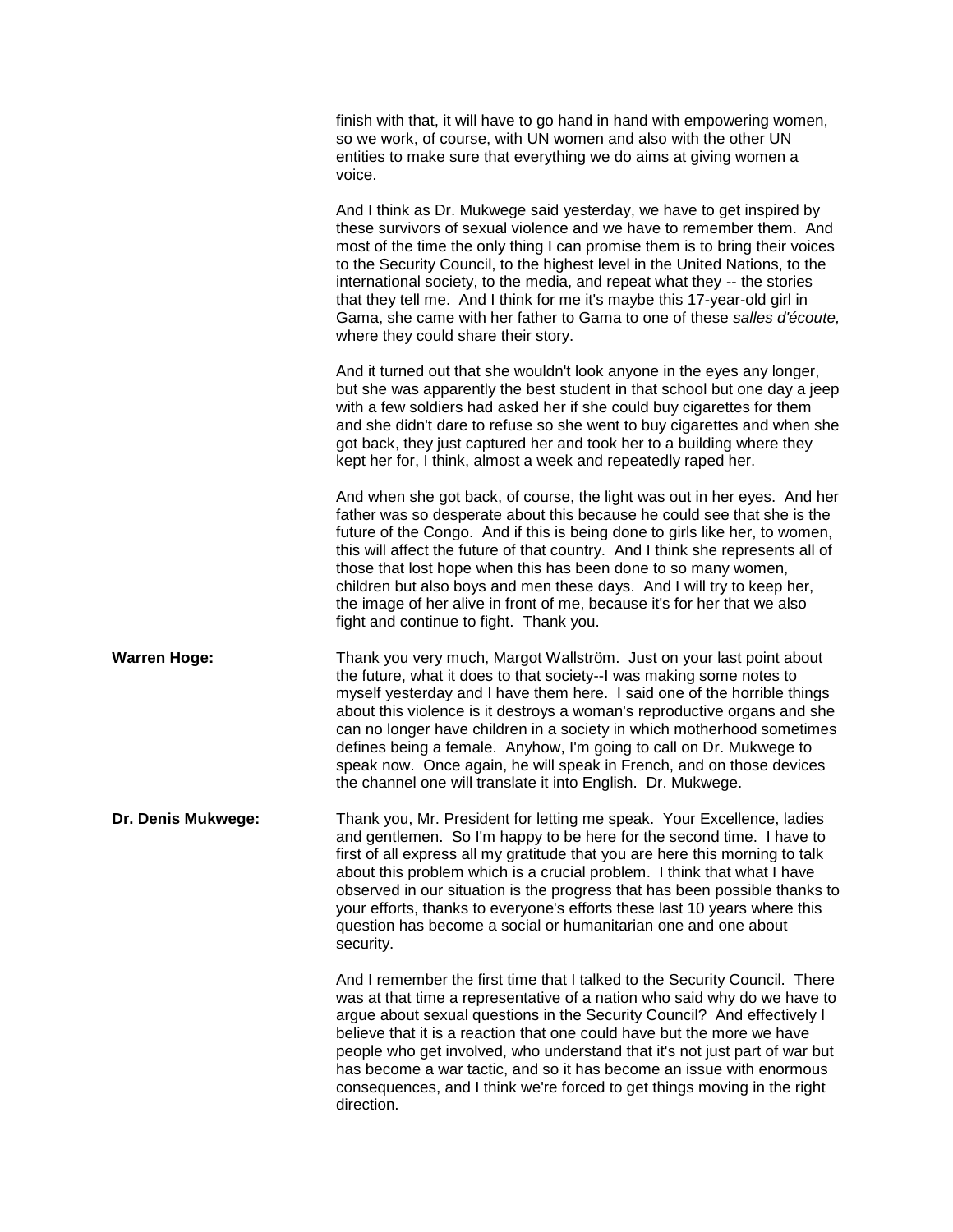I wanted to take this time to thank everyone for all the work that has been done by Mme. Wallström with her team and I have to say that you have very much impressed us and made us realize that we do understand how difficult it is to fight this in a land where the government with the system in place that is trying to clear a path, and I have to say thank you to you and to your team and all of you because I know that your participation is making significant advances for the cause of these women who are sexual violence victims there.

When we try to see how to fight this, we can see from our side the area. We have the impression that enormous efforts on the international front, especially concerning the legal tools, the instruments that we now possess in terms of United Nations resolution, without counting all the international conventions with regard to protecting women's rights.

And I think that when we see all the tools that we have at our disposal et cetera, the statutes of Rome and the ICC, we need to find out what we can do against this problem that is growing. But we can also observe aside from these instruments that do this sexual violence, whether it's war crimes or crimes against humanity, we can see as well on the state level, for example in the Republic of the Congo, we have very good laws, we assimilate international conventions concerning the enforcement of the fight against sexual violence and laws that punish. When I say the Congolese laws, I find that they are among some of the best laws that you could find concerning the fight against sexual violence.

I would like to talk a little bit about the plan of the governments for putting a force in place that can help national and international organizations that are well- implemented and concerning human rights that constitute enforcement of nonnegotiable laws in the fight against violence against women, you need to remember that it's often difficult for the victims who could inform and oblige and it's the international forces that play a primordial role in the fight against sexual violence.

I think that when the worker and here we are really doing a lot of work on the base community level, in fact the basic community rules are often are rules that are disclosed by you regarding the women and so sometimes we have the community that cannot integrate when we talk about sexual violence, they had the impression that we have changed, in fact, the rule that has always existed and also the old grandfathers, why should it be different when we have won, why not have women fighting back? And I think it's a conception where, in fact, we need to choose to fight for the women.

Therefore the community who are of discriminatory beliefs that are fairly serious may be an important factor in the fight against sexual violence. So I think instead of the victim feeling held down by the community, once the victim is punished, she is also stigmatized by her own community, and we can see the horrible consequences of that.

The families are not negligible. Once a woman has been installed and accepted in a family, she just wants to fit in, but once she has been subjected to these reactions of the family who simply want to protect its honor by saying we can't keep you here, we lose something very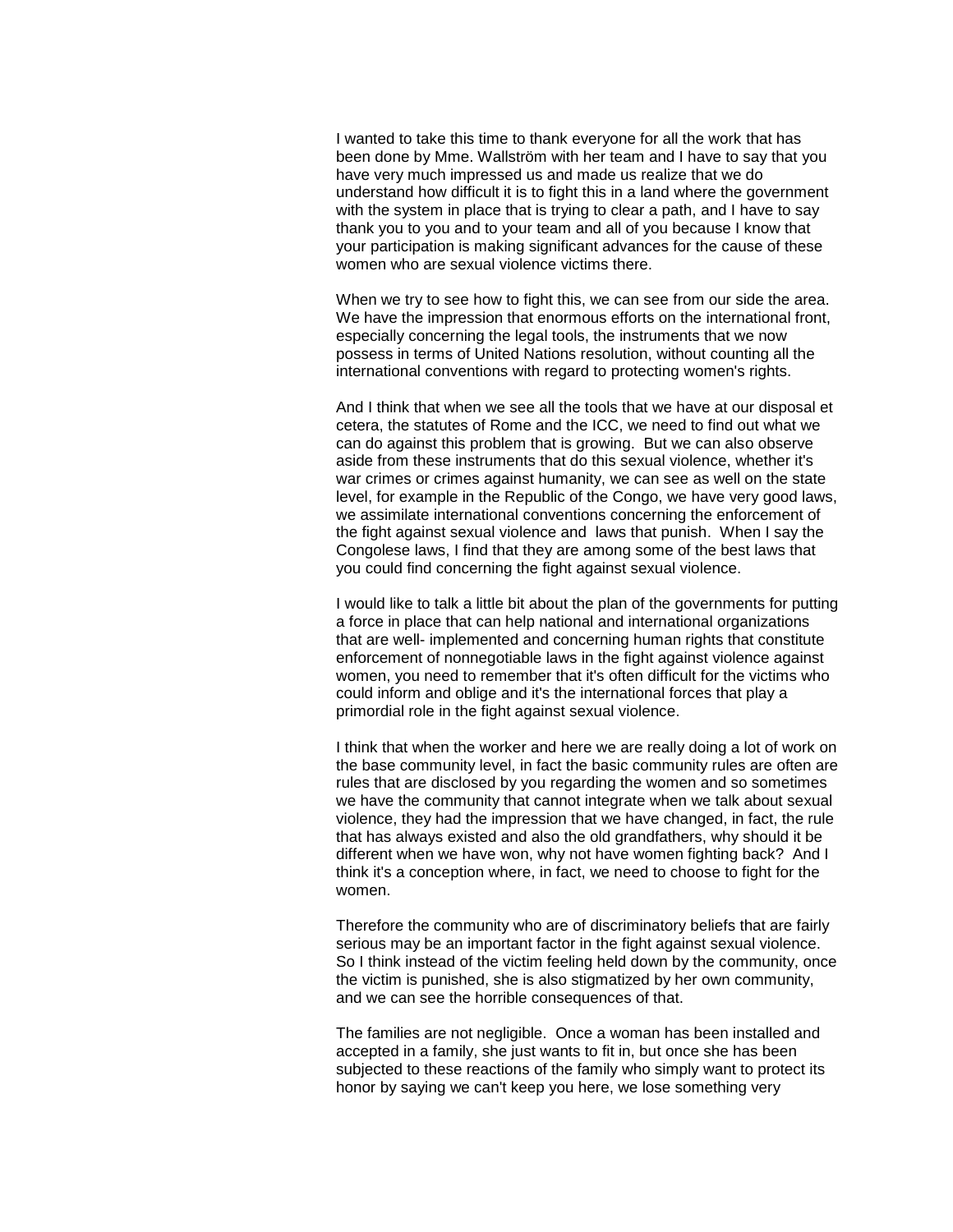important, because the family normally plays the most important role in the healing process, the process of reestablishing the victim.

And we need to remember that since the victim doesn't have the capacity to be able to explain that she needs to feel supported, we can't understand these silences, so we don't treat them and there's a vicious cycle of rape, silence and impunity. And the only way to be able to get past through this vicious cycle is the support of the family that has to show the victim that you are a victim, we're behind you, we love you despite of what has happened, and we want to go with you in every way possible.

This is what will permit the victim, in fact, to be able to pull herself together and say I'm going to fight for myself, and one she fights she can stop this vicious cycle of rape, silence and impunity, and rape. And this is work that is done on our terms. Regarding the plan of the tools, let me say that we have plenty of tools that are very good legal tools. But what else can we observe?

We can observe, for example that the in the last 10 years there are many states that have put in place action plans, maneuvers, and that was stopped. There was no follow-through. One can observe, for example, concerning the laws of the international tribunal, it's the regulatory institution that goes after the criminals, but what do we observe for example on terrorism, this organization has weaknesses that have to absolutely be improved.

The instigator takes refuge in his country, gets away from the international penal code, which no longer has power over this person. We have even observed in fact that to stop a criminal where there is an arrest mandate, we absolutely need the corroboration of the state. The international penal code don't have any police so local police say no, we don't have to stop this person and that's where it stops.

Upon talking with women in Congo, and it really hurt me because it what she lives now all the time, she said you can't imagine how hard it is to see every day the person who raped you, who scares you, you know you can't stop him, and it's like he's mocking you. And it's like you're getting raped every day. And in Congo today the soldiers that are in the community guard near the victims, they're the same soldiers who raped them. They've just changed their form and now have become protectors.

And there are women who have come to see me who have said we want to end our lives because it's almost impossible to live in this nightmare. So you see a little we have very good tools but their replication causes a problem. The international law in fact in many countries there are not any distinctions between the independence of the magisterial, the justice that is governed by corruption and dysfunctionality of justice, and it's when we talk about a country, for example, like Congo, we have adopted resolutions of the United Nations and international laws in the constitution, but that's what is done with these doesn't reflect justice and in the end it's like the victims ask themselves why should I bother complaining.

I want to make a statement concerning the international organizations, we work very well with many organizations that do humanitarian efforts in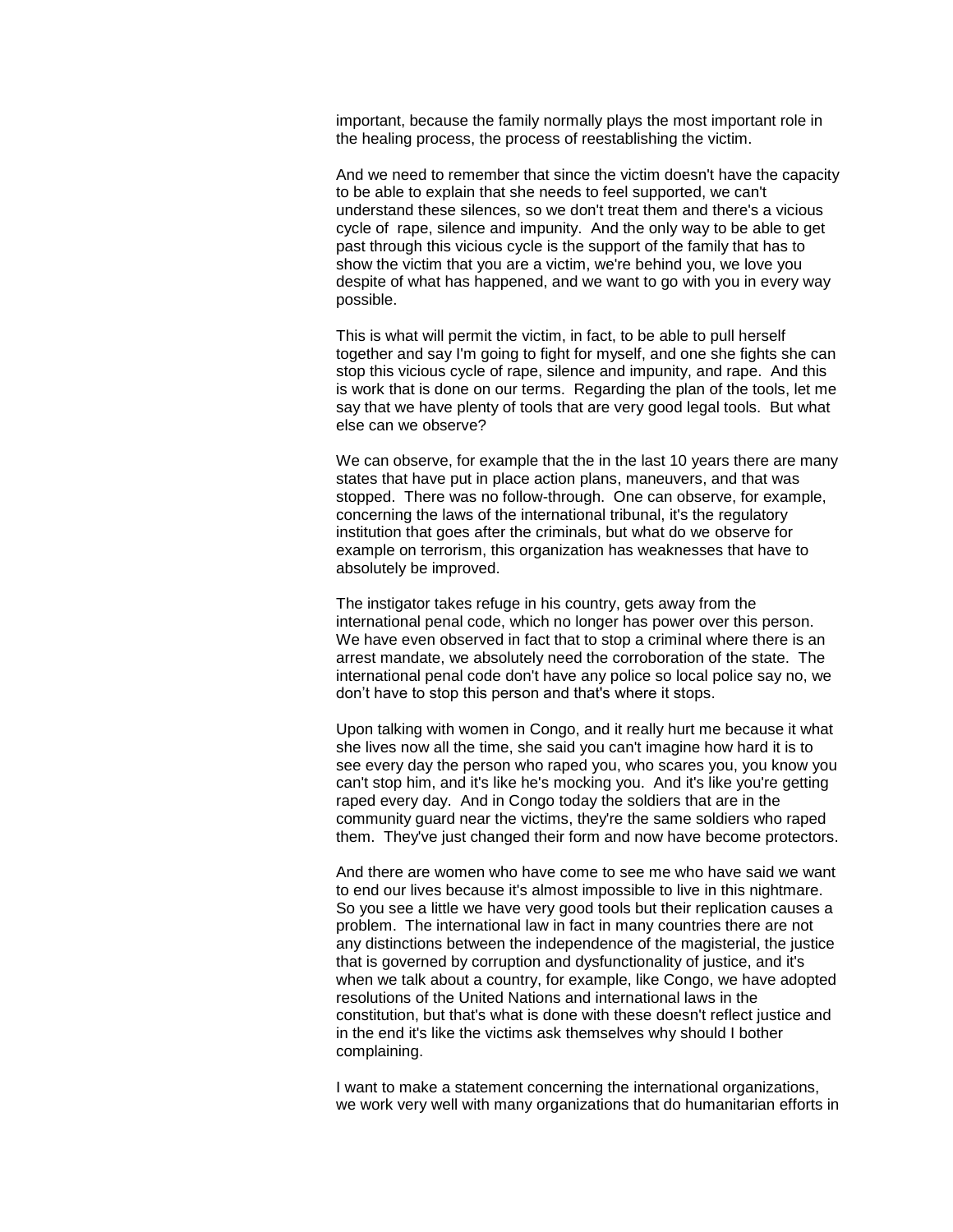these territories, but what we observe is that the humanitarian organizations have rules, and sometimes they work during periods of time that are limited. And once these humanitarian organizations involve the knowledge of experts, once they leave the area or territory, there is no follow-up. Each humanitarian organization has no arm of development, if I can describe it that way, to be able to continue their actions.

Most of the actions that they can take, it's involved in conflict, and then we lose a lot. I will finish by saying that for families, in fact we need to really -- you who support these organizations that work on the fight against sexual violence against women, work as well also with the root communities because if we can't change the laws in these places, the social and cultural discrimination, the cultural discriminations, our work will be very difficult.

I will finish by saying that on the international plan I believe that a text or additional convention that would comprise the globality of the problem of sexual violence would not be -- in fact an unneeded convention, I think this convention should be on that will reinforce more or less the character of the national fight and hunt of the criminals of sexual violence. Whether that be -- I see a very good example in a neighboring country, the genocides as have been done to the human spirit, no one could think that genocide has been done, they will hide it and everyone tells themselves it's dangerous, it's serious.

And I think we need to understand that the criminals of sexual violence can no longer be hidden or think that they are in security. For that we need a restructuring of the laws and methods of the states, because it's when these things are hidden by the legal plans, we tend to say -- but I really think we need to create mixed tribunals that can be controlled by the government where the criminals can be judged, the war criminals.

Sometimes we have the impression that the resolutions of the United Nations are very good resolutions, that everyone should support, but there are not the constraints -- we have the idea that we really need to work by negotiation, and really what we need to do is have a system to punish the criminals. I am not a lawyer, I am a poor surgeon. I don't know if there is a way to be more stringent in the states, but I think there are materials and ways in which there should be more regulations and constraints as soon as we accept to be part of a community.

Regarding the states, I think that in regions of conflict often what directs and tries to win the war, the person, the judge is part of this. It gives really bad results, so what can we do? Can the international courts for example have more power, even when it's an attack that could win the war but in winning the war what they've done cannot stay unpunished. Because it's the law that applies to each area. Concerning the civil society, I think that really the responsible of the states that support these national organizations, to be able to sign on in a clear manner when we have urgent matters, to be able to continue, because that's the only way to give them the elements in order to be able to continue to fight in a permanent way against such crimes, in also trying to help the families escape the stigmatization and the social and cultural beliefs that destroy all the efforts that we try to make in our fight against sexual violence. Thank you.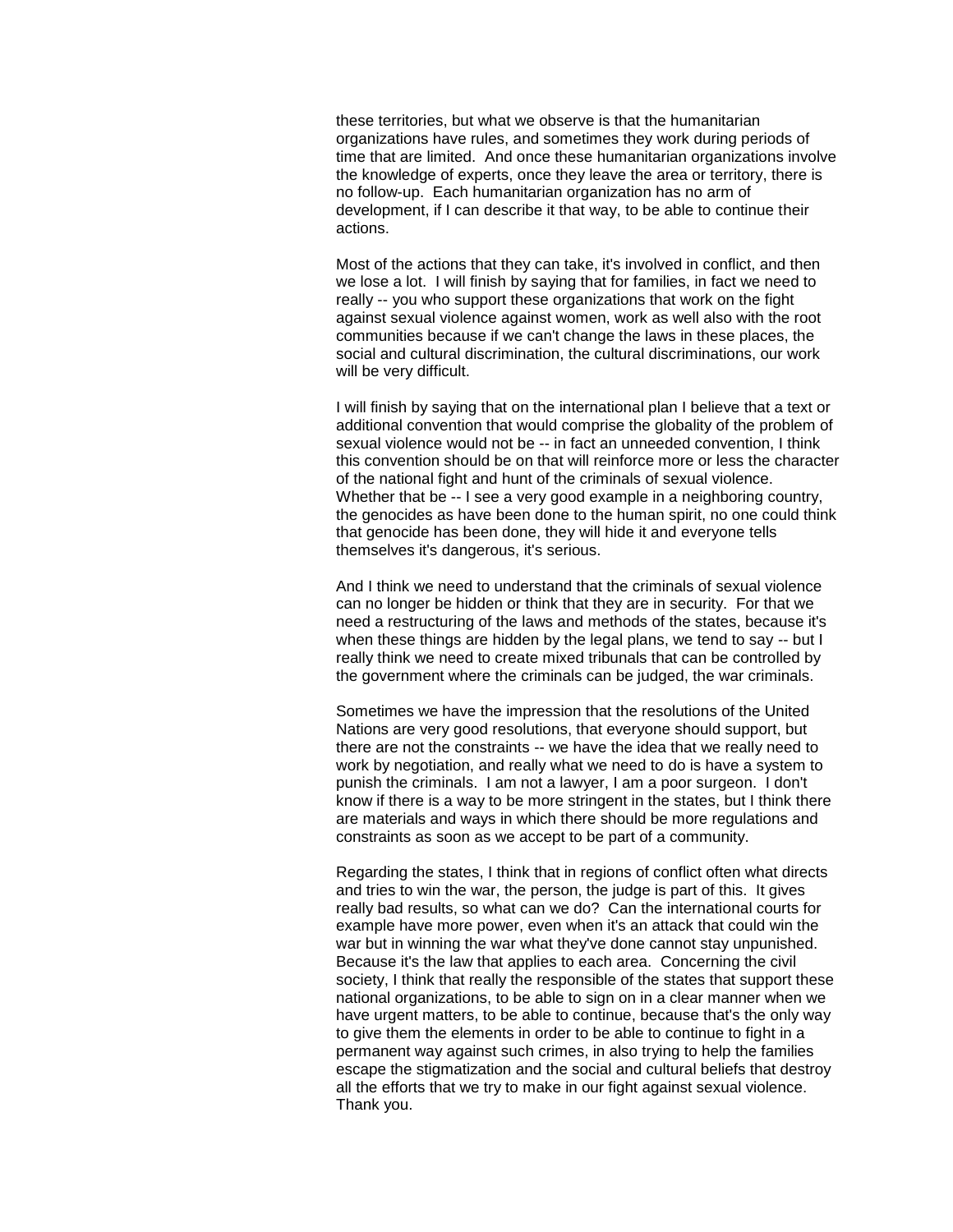| <b>Warren Hoge:</b>      | Thank you, Dr. Mukwege. We have 20 minutes and I want to hear from<br>you in the audience. But Margo Wallström, could I just ask you first of all<br>to comment, particularly on the latter part of Dr. Mukwege's comments<br>when he talked about international conventions, tribunals, spoke<br>specifically about the UN. I just wondered if that is something that's<br>underway, if it's something that your office is in the position to support.                                                                                                                                                                                                            |
|--------------------------|--------------------------------------------------------------------------------------------------------------------------------------------------------------------------------------------------------------------------------------------------------------------------------------------------------------------------------------------------------------------------------------------------------------------------------------------------------------------------------------------------------------------------------------------------------------------------------------------------------------------------------------------------------------------|
| <b>Margot Wallström:</b> | I do believe that over the past few years we have a number of ambitious<br>resolutions adopted by the Security Council. I think that that gives us<br>enough for the moment to actually implement, start implementing also<br>these resolutions. I am not so convinced today that we need that much<br>of new resolution texts or even a convention. I think we do have the<br>legal framework, the normative framework exists. But it is now for us to<br>implement it, and I think also the problem is that what does not count<br>risks being not counted, if you see what I mean.                                                                              |
|                          | So we are now, for example, mandated to put in place a monitoring and<br>reporting mechanism in all the countries of concern so that we can<br>actually get a better picture of what is going on and to have a better<br>reporting and understanding of this phenomenon so that we can build<br>also a better prevention. So maybe I will have to disagree a little on that.<br>I don't believe that it is new conventions or even resolutions, but really<br>now to start to implement it because it is only as good as its<br>implementation, and we have a long way to go.                                                                                      |
|                          | And that is not withstanding that there might be gaps that we still have to<br>identify and we also have to help the governments in those countries to<br>be more effective in following up, because even in the DRC they have<br>ambitious legislation, they have a tolérance zéro, they have a national<br>plan, they have anti-rape legislation and all of that. But then the<br>capacity, the training, the monitors, everything is missing in the capacity<br>to follow up. And until recently they haven't had any prisons even to put<br>the perpetrators in. So there are a lot of gaps or holes in this net if we<br>want to do something about impunity. |
| Warren Hoge:             | Thank you. Questions from the audience? William, if you please?                                                                                                                                                                                                                                                                                                                                                                                                                                                                                                                                                                                                    |
| <b>William Verdonne:</b> | William Verdonne. I met both of you at the Czech Republic Consulate.<br>We operate a women's college, and Ms. Wallström, you were talking<br>about empowerment. And although the criteria is not necessarily<br>violence, it is a free education. Beyond that, I wonder if you can touch<br>upon, and I invoked your work, and resolution 1960 at yesterday's<br>conference responsibility to protect as an emerging principle, I wonder if<br>you can touch upon that particular resolution, which was the nature of<br>the film, hence the Czech Republic event. Thank you.                                                                                      |
| <b>Margot Wallström:</b> | The latest resolution, that is the resolution 1960 from December last<br>year, gives the Secretary General the mandate to first and foremost<br>establish this monitoring and reporting mechanism everywhere so that<br>we can have better facts and a better understanding of the phenomenon.<br>Then it also says that we can do naming and shaming. That is listing<br>perpetrators, like we have started to do with the five blacklisted from the<br>Congo already, and it also says that we should try to get commitments<br>from armed groups.                                                                                                               |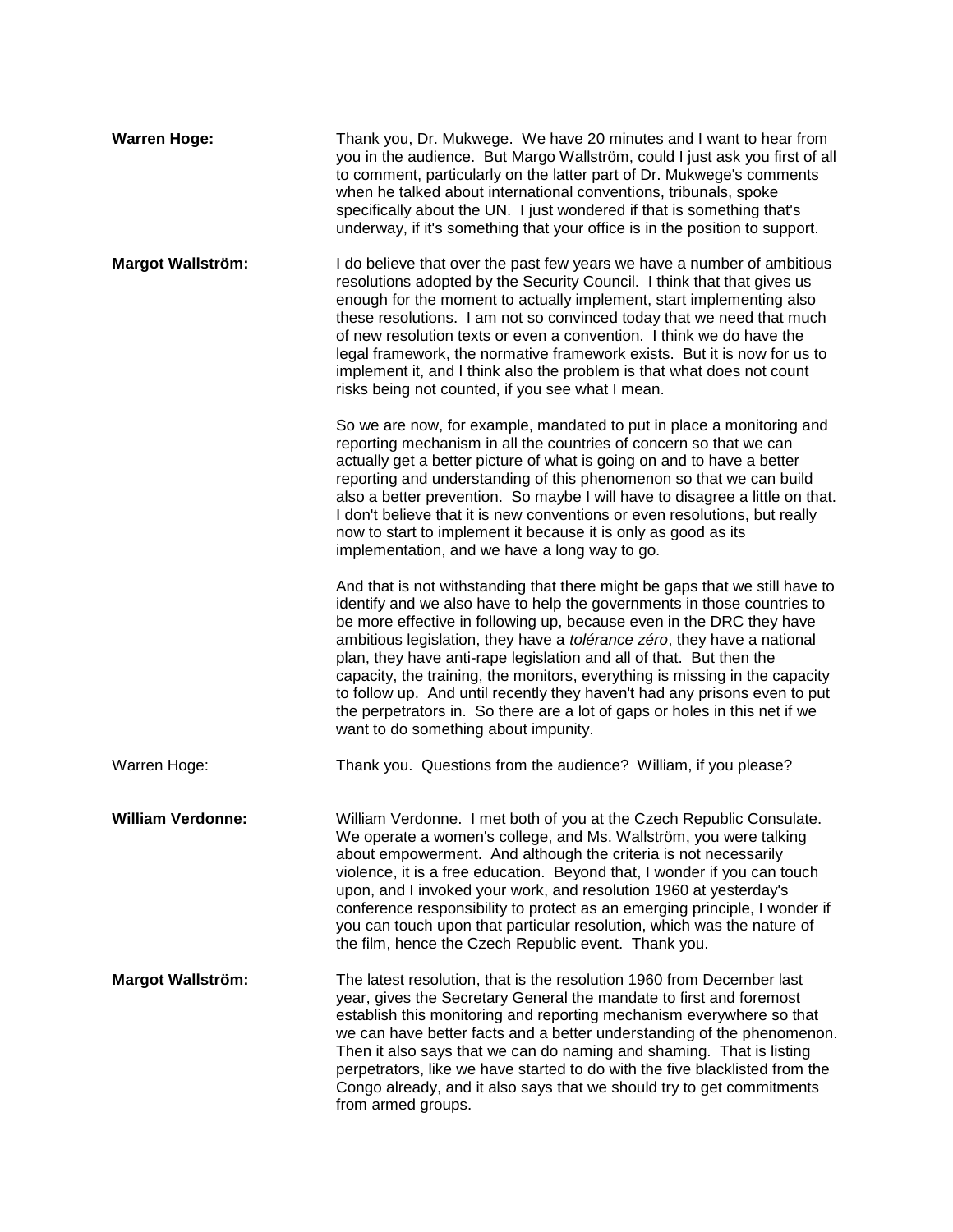|                          | So it's also a mandate to engage with armed groups to ensure that we<br>get from them commitments to, for example, implement codes of conduct<br>or a better discipline, military discipline. And also a promise that the<br>Security Council will use all the tools in its toolbox, including sanctions,<br>being willing to use sanctions against perpetrators of sexual violence.<br>So I think that we have now been handed those concrete tools and now<br>we have to start to use them. So we have been invited also, me and my<br>team, for example to the sanctions committee of the DRC to discuss<br>would we add perpetrators to the list that they have in the sanctions<br>committee and how do we do this so that we become effective? |
|--------------------------|------------------------------------------------------------------------------------------------------------------------------------------------------------------------------------------------------------------------------------------------------------------------------------------------------------------------------------------------------------------------------------------------------------------------------------------------------------------------------------------------------------------------------------------------------------------------------------------------------------------------------------------------------------------------------------------------------------------------------------------------------|
|                          | So this was an important step forward, because until now this has been<br>recognized as an international crime and by the international community<br>when it comes to children but not women. So now they are saying we<br>don't make a distinction between children and adults when it comes to<br>this crime of sexual violence. We will treat them in the same way and we<br>will use all the tools to bear on this.                                                                                                                                                                                                                                                                                                                              |
| <b>Warren Hoge:</b>      | Thank you.                                                                                                                                                                                                                                                                                                                                                                                                                                                                                                                                                                                                                                                                                                                                           |
| <b>Pim Valdre:</b>       | Pim Valdre from IPI. Thank you for two very sobering presentations.<br>From a broader perspective, what is the underrepresentation of women<br>in peace processes, mediation, peace building process, what does this<br>mean for fighting sexual violence in conflict? And secondly, women that<br>report rapes face additional risks with actually reporting the crimes that<br>they've been purposed to. How can the UN and how can the<br>international community support women that actually report these<br>crimes?                                                                                                                                                                                                                             |
| <b>Margot Wallström:</b> | Well, we know for example, figures from, I think, UN women that over the<br>past, I'm just trying to find the proper correct figure, but over the let's say<br>20 years of all the more than 300 peace agreements adopted, only 18<br>even mention sexual violence. And of course, we know that it has been<br>present in so many more of these wars and conflicts.                                                                                                                                                                                                                                                                                                                                                                                  |
|                          | So first of all you have to recognize it, you have to bring it into the open.<br>It has to be part of any peace discussions. And I think what we see in<br>Liberia is what happens if it is not sort of treated properly because in<br>Liberia rape is still the number one reported crime. This is a huge<br>problem, and what was a way -- war has become a way of life. Many of<br>these ex-child soldiers have been forced to do the most horrific crimes.<br>They have been forced to maybe rape their mothers or their sisters in<br>front of the family, sometimes kill them afterwards, and they are now<br>young men who are supposed to live in a peaceful society and function<br>as everybody else.                                      |
|                          | With almost no psychosocial counseling, with not even one psychiatrist<br>in the whole of the country, how can we expect a society to start to live<br>again in a peaceful way? And also with all the family norms and values<br>being completely destroyed, the challenge is so enormous. And I think<br>that this is consistently underestimated in any peace process. How do<br>we help to rebuild? And we've discussed this a lot yesterday, Dr.<br>Mukwege and myself also.                                                                                                                                                                                                                                                                     |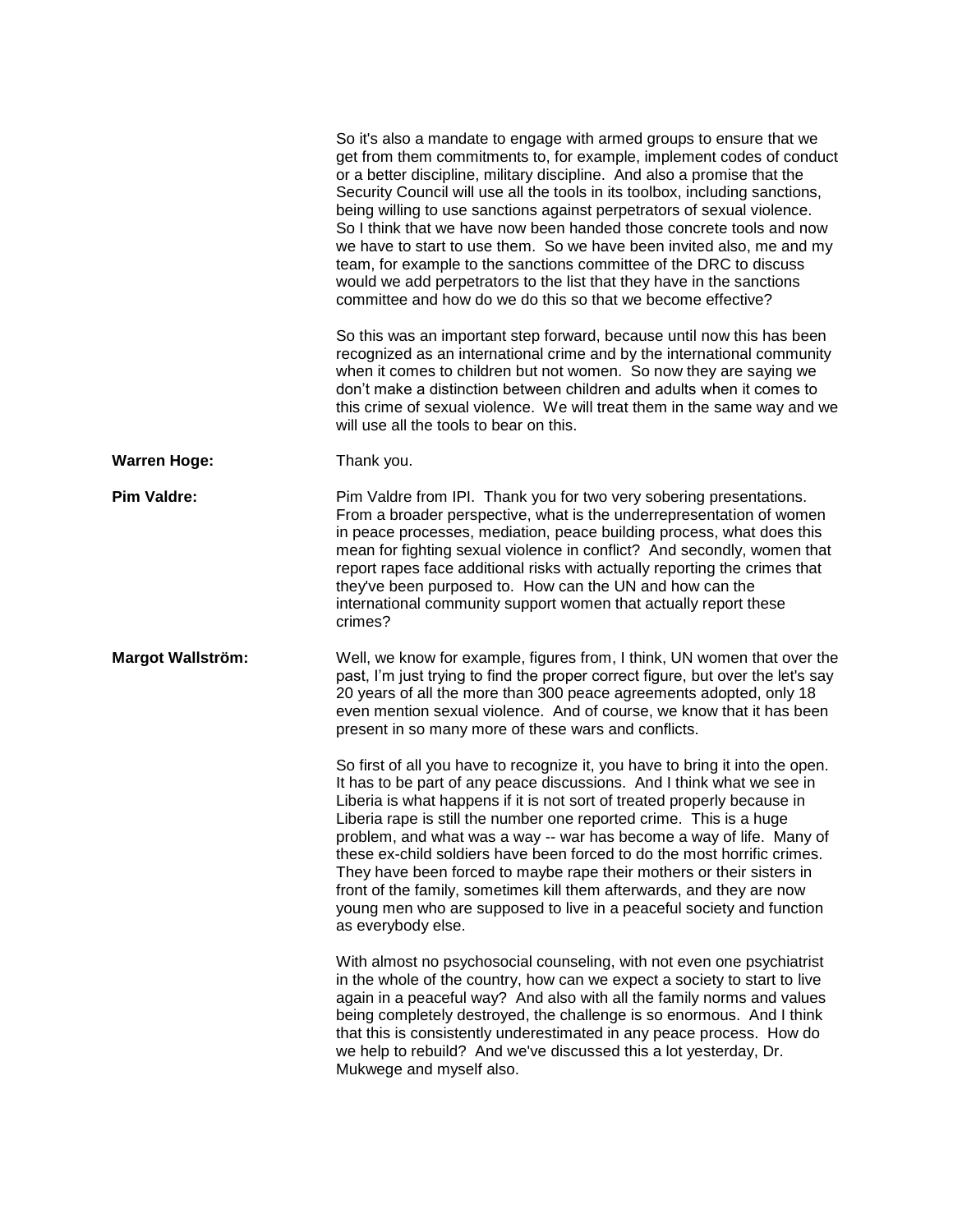|                     | How can we help in establishing and finding methods to do therapy, to<br>do this kind of psychosocial counseling, and where do we find the<br>resources or the methods to do it on a much larger scale. So I think it<br>has been almost invisible until now, and it also means that women still in<br>Bosnia, it's the same thing. They meet their aggressor, they meet him in<br>the bank and in the village where they live, the same guy that captured<br>the young daughter and the mother and kept them in one of these rape<br>camps.                                                                                                                                                                                                                                                                                                                                                                                                                      |
|---------------------|-------------------------------------------------------------------------------------------------------------------------------------------------------------------------------------------------------------------------------------------------------------------------------------------------------------------------------------------------------------------------------------------------------------------------------------------------------------------------------------------------------------------------------------------------------------------------------------------------------------------------------------------------------------------------------------------------------------------------------------------------------------------------------------------------------------------------------------------------------------------------------------------------------------------------------------------------------------------|
|                     | And of course, they relive their trauma every day and 17 years after that<br>peace agreement, these women tremble when they talk about it, and<br>maybe 30 convictions or 30 prosecutions in total and 50,000 women<br>being raped. It could be as high as 50,000 women. So where is justice<br>there, and what does that create in terms of the dynamics in a society<br>and women's understanding of their lives and their possibilities and also<br>their representation? They're under-represented politically, which is a<br>huge problem. You cannot just put new paint in the sports center where<br>women were raped and think that you'll go on with life.                                                                                                                                                                                                                                                                                               |
| <b>Warren Hoge:</b> | We'll do three at once. Here, there, there. So start with Kate, please.                                                                                                                                                                                                                                                                                                                                                                                                                                                                                                                                                                                                                                                                                                                                                                                                                                                                                           |
| <b>Kate Hunt:</b>   | Thank you, I'm Kate Hunt, CARE International, and I want to thank all of<br>you for coming and addressing us. To pick up on what Margot has just<br>said about the long-term impact that she so vividly described in Bosnia<br>and in Liberia. I'd like to direct a question to Dr. Mukwege, because<br>you've devoted a lot of your presentation to the cultural basis in the<br>society in the Eastern Congo, and I wonder if you could give us some<br>thoughts that you've had over the years for how development agencies<br>who worked before the conflict and tried to work after the conflict in the<br>peace building and the aftermath to rebuild communities, as well as<br>norms. What can be done? And what would work best in a place like<br>Congo? We realize this carries a big price tag for donors, but the long-<br>term engagement with communities is something that you seem to find<br>really important, so what could be done literally? |
| <b>Warren Hoge:</b> | Could you answer that question?                                                                                                                                                                                                                                                                                                                                                                                                                                                                                                                                                                                                                                                                                                                                                                                                                                                                                                                                   |
| Dr. Denis Mukwege:  | Thank you. I think that today the big problem that we can see with the<br>organizations that work on the ground that I was talking about is the<br>continuity of the action. That's the first thing, meaning it's not always in<br>fact the same philosophy, the atrocities that are being committed, after<br>they happen, there is a loss of train of action, sustaining the follow-<br>through. That's the first thing and I think that's very important. I think in<br>spite of our efforts, we need to work so that all the crimes are<br>investigated, inventoried, classified, so that in fact we don't lose the line<br>of action, of effect. That's the first thing.                                                                                                                                                                                                                                                                                     |
|                     | In Congo we need to work on the coordination of actions. Each one<br>comes with its program, with its indicators, with its money, and they try to<br>take action without taking into account what exists, what others have<br>already done there and to build on that. And I think that it's that absence<br>of coordination that makes them lose much in terms of results, especially<br>when we work with, for example, the community, it is very important that<br>there is a coordination of these actions.                                                                                                                                                                                                                                                                                                                                                                                                                                                   |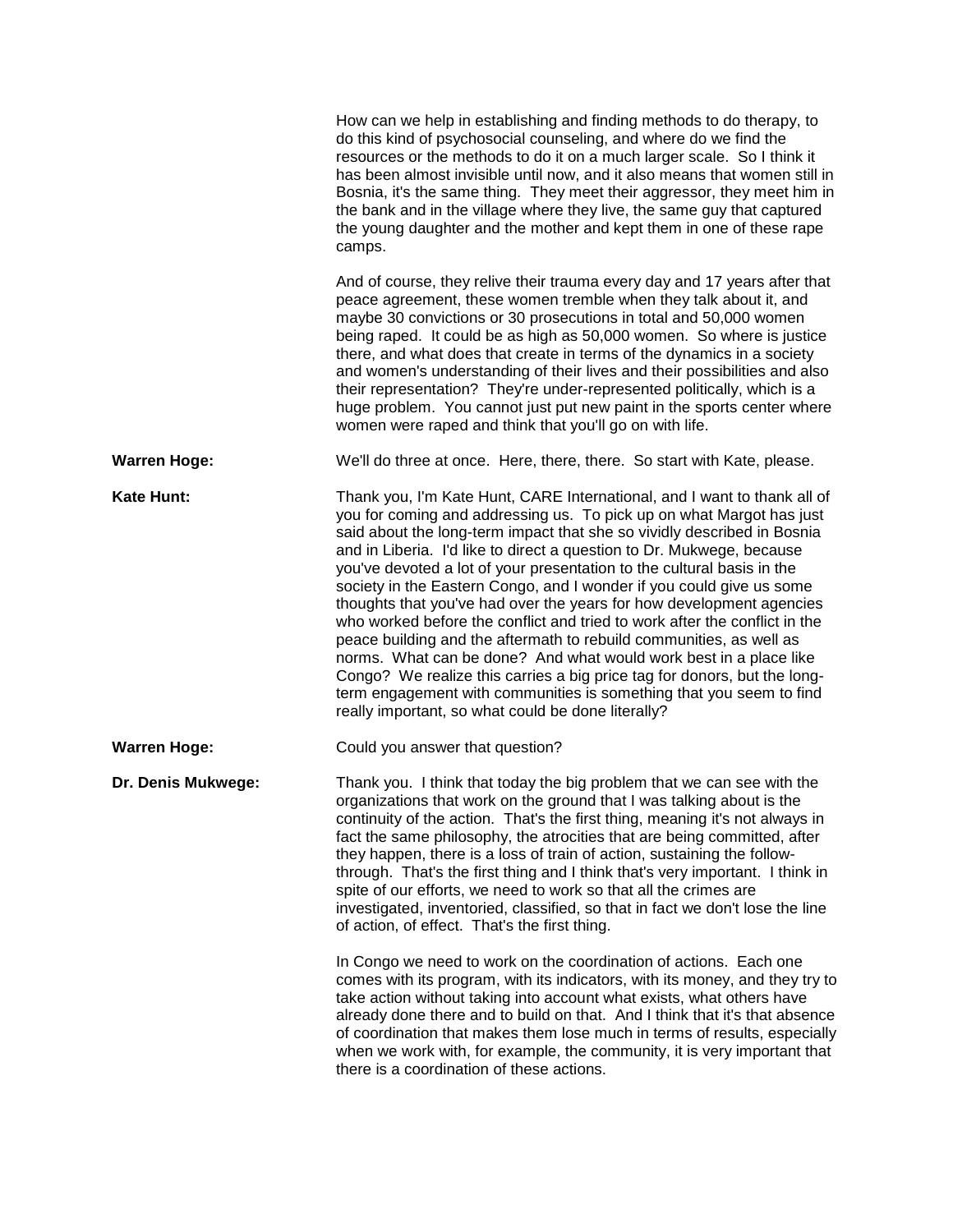|                     | But in fact in the fight against sexual violence, in Congo they're trying to<br>take things in order and do what they can with good intentions. I think<br>there are good intentions, we see the misery and the suffering, we want<br>to relieve that and take action, and sometimes we go in the opposite<br>sense of what we really should be doing. What I mean by that is instead<br>of continuing to destroy a system that maintains these discriminations; in<br>fact we're going on a base that's not correct.                                                                                                |
|---------------------|----------------------------------------------------------------------------------------------------------------------------------------------------------------------------------------------------------------------------------------------------------------------------------------------------------------------------------------------------------------------------------------------------------------------------------------------------------------------------------------------------------------------------------------------------------------------------------------------------------------------|
| <b>Warren Hoge:</b> | Yes, please.                                                                                                                                                                                                                                                                                                                                                                                                                                                                                                                                                                                                         |
| Sarah Taylor:       | Thank you, Sara Taylor from the NGO Working Group on UN Peace and<br>Security. Thank you both so much to the two panelists. We've talked a<br>lot about the issues of impunity and trying to establish regimes of<br>accountability. We've talked a little bit about rebuilding communities and<br>the need for coherence there. What I'd really like to hear from Dr.<br>Mukwege, thank you so much for your words, is to hear a little bit for us<br>here in New York, those of us doing policy advocacy and those policy<br>makers about some of the preventative work that needs to be done.                     |
|                     | And I'm thinking specifically about the relatively near future with the<br>elections that are coming up and our knowledge from other situations<br>that those are often times of extreme danger for women. And also about<br>some of the steps that the international community should be taking, has<br>attempted to take in the past, around issues of promoting vetting<br>standards, conventionality of aid. I'm just wondering if there's some<br>messages that you'd like to bring to us here regarding those preventative<br>measures. Thank you.                                                             |
| Dr. Denis Mukwege:  | Thank you for the question. I will try, perhaps, to explain. I believe that<br>in the Republic of Congo, the big situation, the greatest problem that we<br>are seeing is concerning not the problem of impunity, but it's perhaps we<br>have started on the wrong base, if I could say. Because we have started<br>out on a basis to construct peace on fighting injustice and impunity and<br>so we have completely sacrificed justice to build the country.                                                                                                                                                       |
|                     | And in fact in these actions here, everyone knows that those in power,<br>those who at all levels in the army, we know more or less who did what,<br>who is responsible for which acts. But the fact that after the national<br>conference, we said -- we put everyone together and we try to really mix<br>the cabbage and the goats. So we try to put things together.                                                                                                                                                                                                                                             |
|                     | What is the result? It gives a mixture that today we have neither a<br>country nor justice, and that's a little bit lamentable because it's a model<br>that shows all its limits of functioning. The second thing that I wanted to<br>maybe bring to your attention is that in the army we put everyone -- they<br>have all have a gun, even if they have killed, raped, massacred people,<br>they come in the army.                                                                                                                                                                                                 |
|                     | Everyone is nice; they accept everyone in the army without making any<br>distinctions and forget their past. But we have completely forgotten that<br>there are children that go into the army at 10 years old, and that this<br>children, this is how they learn culture, they learn hate, a culture of<br>destruction, and therefore they have all the power they could want,<br>money, food, women and everything they could want. And they live like<br>this for 10 years, and as we said right away here there is a system that<br>causes all these children, even if they're 20 years old, they're not normal. |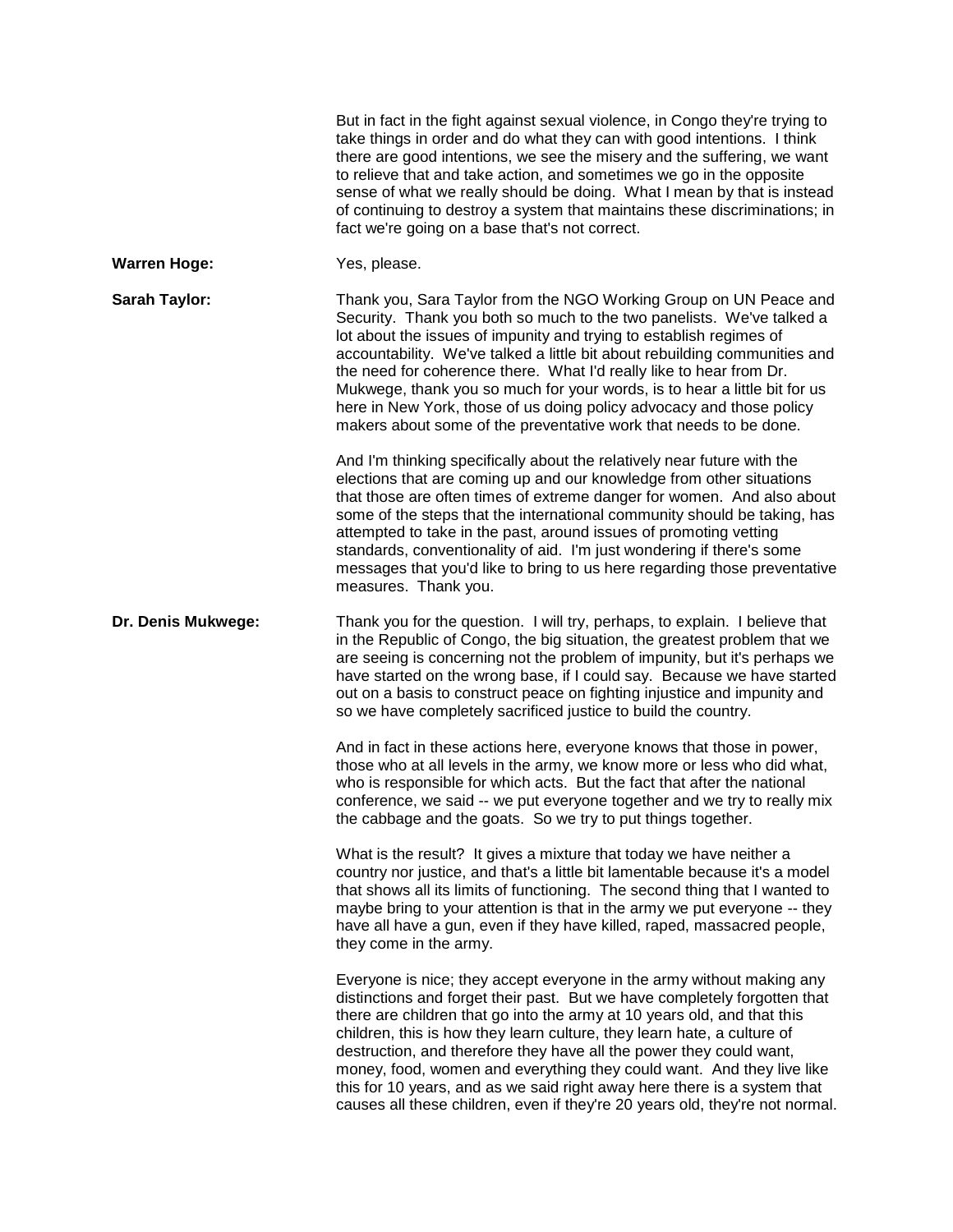|                       | And we integrate them in the army without a legitimate process for them<br>to know what people are subjected to. They are not checked for<br>traumatization, they don't have any psychological examinations, they go<br>in the army. And what we have observed, in the month of March we<br>convicted a colonel for rape, gave him, I believe, 20 years in prison. In<br>the same place, the month before, another colonel had raped 160<br>women. He ordered his men to rape 160 women.                                                                                                                                                                                                                                                                    |
|-----------------------|-------------------------------------------------------------------------------------------------------------------------------------------------------------------------------------------------------------------------------------------------------------------------------------------------------------------------------------------------------------------------------------------------------------------------------------------------------------------------------------------------------------------------------------------------------------------------------------------------------------------------------------------------------------------------------------------------------------------------------------------------------------|
|                       | That shows how in the society, in fact, the people are completely<br>destroyed and we ask that those who have raped yesterday to protect<br>their victims today. And I think that is the basis of the impunity, and<br>that's a model that does not work. I think if we want to help Congo today,<br>we need to know that in Congo we have to really fight against impunity.<br>We have to redo the justice system and there is not an army.                                                                                                                                                                                                                                                                                                                |
|                       | I can't believe that someone who has been destroyed for 10 or 15 years,<br>that we can ask them to do the opposite of what they've always done.<br>We have to completely redo the army, and the only way is to put these<br>people in submission, to detraumatize them, to take control of them<br>psychologically and give them community work that could help them to<br>develop properly and recover in them young people that are ready do to<br>civil protection. If not, we're going to have the same situation for a very<br>long time. Thank you.                                                                                                                                                                                                   |
| <b>Warren Hoge:</b>   | We have time for two more questions. I promised this woman here, but<br>Anne, did you raise your hand? And then you'll be the final question.                                                                                                                                                                                                                                                                                                                                                                                                                                                                                                                                                                                                               |
|                       |                                                                                                                                                                                                                                                                                                                                                                                                                                                                                                                                                                                                                                                                                                                                                             |
| <b>Anne Anderson:</b> | Anne Anderson, Permanent Representative of Ireland to the UN. I had a<br>question earlier actually but a lot has been said since that is truly<br>shocking but I don't think it takes away from the issue that I wanted to<br>raise. We have been talking forever about peacekeeping, peace<br>building. That it's not sequential, it's supposed to happen simultaneously.<br>And you build national capacity from the outset and so on. It's clear this<br>has been a complete failure in DRC. I mean, I've known all along from<br>talking to people in DPKO that they are extremely concerned. When the<br>peacekeepers go, when MONUSCO goes, what's left behind in terms of<br>the national army in terms of carrying out the protection of civilians. |
|                       | I hadn't realized until hearing the testimony this morning quite how<br>shockingly deep-seated the problem is, and I think Margot shed a little<br>ray of light at the beginning, saying, well, at least the beginning has been<br>made on trying to tackle certain perpetrators and end the culture of<br>impunity. But clearly the effort to recreate the national army so that it<br>can carry out protection of civilians, it's an almost impossibly huge task.                                                                                                                                                                                                                                                                                         |
|                       | So why hasn't more been done? Is it in the chaos of the Congo it's<br>simply impossible? Is it lack of political will, is it lack of funding? Is it<br>lack of proper UN engagement? How have we come to this point that,<br>you know, the municipal goals, handing over protection of civilians to an<br>army in that shape, it defies all probability that it can work. How has it<br>come to this basically was my question.                                                                                                                                                                                                                                                                                                                             |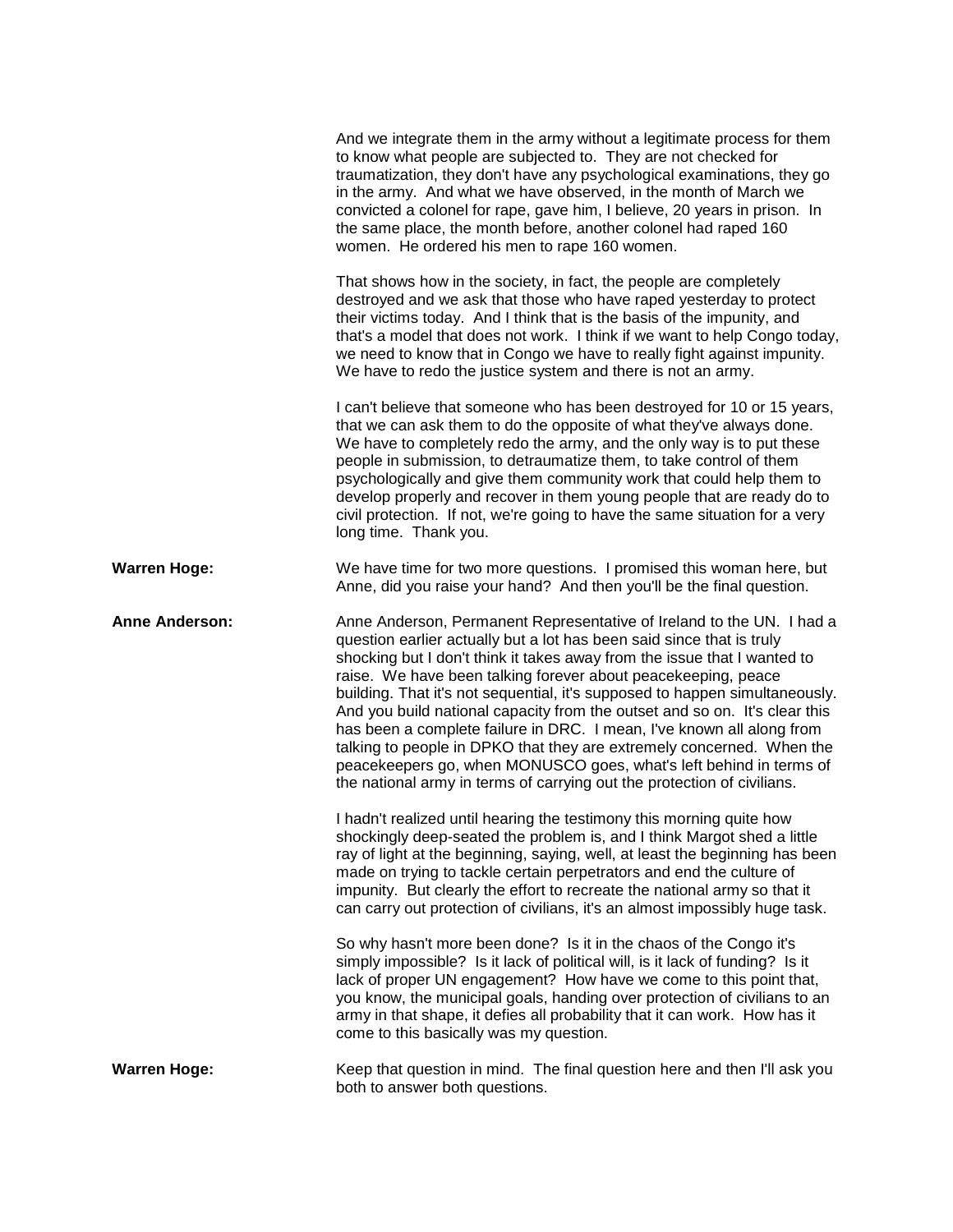| <b>Samantha Basile:</b>  | Hi. Thank you very much for your presentation Dr. Mukwege. My name<br>is Samantha Basile. I am from Teacher's College at Columbia University,<br>and I did my Master's thesis research in the Congo, I was there for one<br>month. And I was wondering what the role of education is in ending<br>violence against women and also treating women who have been victims<br>of violence. Thank you.                                                                                                                                            |
|--------------------------|----------------------------------------------------------------------------------------------------------------------------------------------------------------------------------------------------------------------------------------------------------------------------------------------------------------------------------------------------------------------------------------------------------------------------------------------------------------------------------------------------------------------------------------------|
| <b>Warren Hoge:</b>      | I think I'm going to ask Margot Wallström first to answer those two<br>questions and then Dr. Mukwege, you will have the final comment.                                                                                                                                                                                                                                                                                                                                                                                                      |
| <b>Margot Wallström:</b> | Well, Ambassador Anderson, I could have paid you for asking that<br>question because I think both of us, we have the same message to give<br>about the coordination between the countries who are big donors, big<br>partners to the government of the DRC, to better coordinate their efforts<br>when it comes to making sure there is security sector reform.                                                                                                                                                                              |
|                          | I think that maybe any government would prefer to have bilateral context.<br>Maybe you can sort of get more out of such an arrangement, but I think<br>for security sector reform this is detrimental. And it needs a better<br>coordination between the big donor countries and the big partners to the<br>DRC to ensure that there is true security sector reform. This army is too<br>big. The counting is close to 200,000 people; exactly where they are,<br>nobody is quite sure.                                                      |
|                          | They do not have enough food. They do not have barracks. They do not<br>have proper training. They are not vetted. So I have often given the<br>picture of this soldier from the FYR with a rifle here, with a kid on his<br>arm, with kitchen utensils on his head and his wife walking 20 meters<br>behind with another couple of kids. And they live in a ramshackle tent.                                                                                                                                                                |
|                          | And the wife now that followed this colonel left the training center<br>abandoned also because they could not find enough food, they were<br>very displeased with how all of these things are now being rearranged<br>within the FARDC. There is so much missing, and it's also a misery<br>within the FARDC, within the national army. It is absolutely crucial to<br>have a reform on the security sector, because people cannot trust them.                                                                                               |
|                          | They can work with neither the police nor the military and trust that they<br>will protect the civilians. But it takes, even the states who are active,<br>who are partners, who are donors, also coordinate better what they do,<br>because now they build training centers and some of them are empty<br>with full equipment. One country built a prison with 1,000 cells that was<br>not opened for a very, very long time because the government could not<br>decide who would hold the key and get the advantages of being in<br>power. |
|                          | So if we allow this to happen, we will not get a reform either, but this has<br>to change, otherwise they will continue to have to live off the population.<br>They are deployed to areas without food, without salaries, without<br>barracks. So of course, they then live off the population and with it<br>comes rape. So they are a big threat, a huge threat to the security of<br>women.                                                                                                                                               |
|                          | So this is one of our favorite subjects and so thank you for asking. We<br>think that this is really what is necessary now and it is also suffering<br>among many of the soldiers that I think has not -- that story has not been                                                                                                                                                                                                                                                                                                            |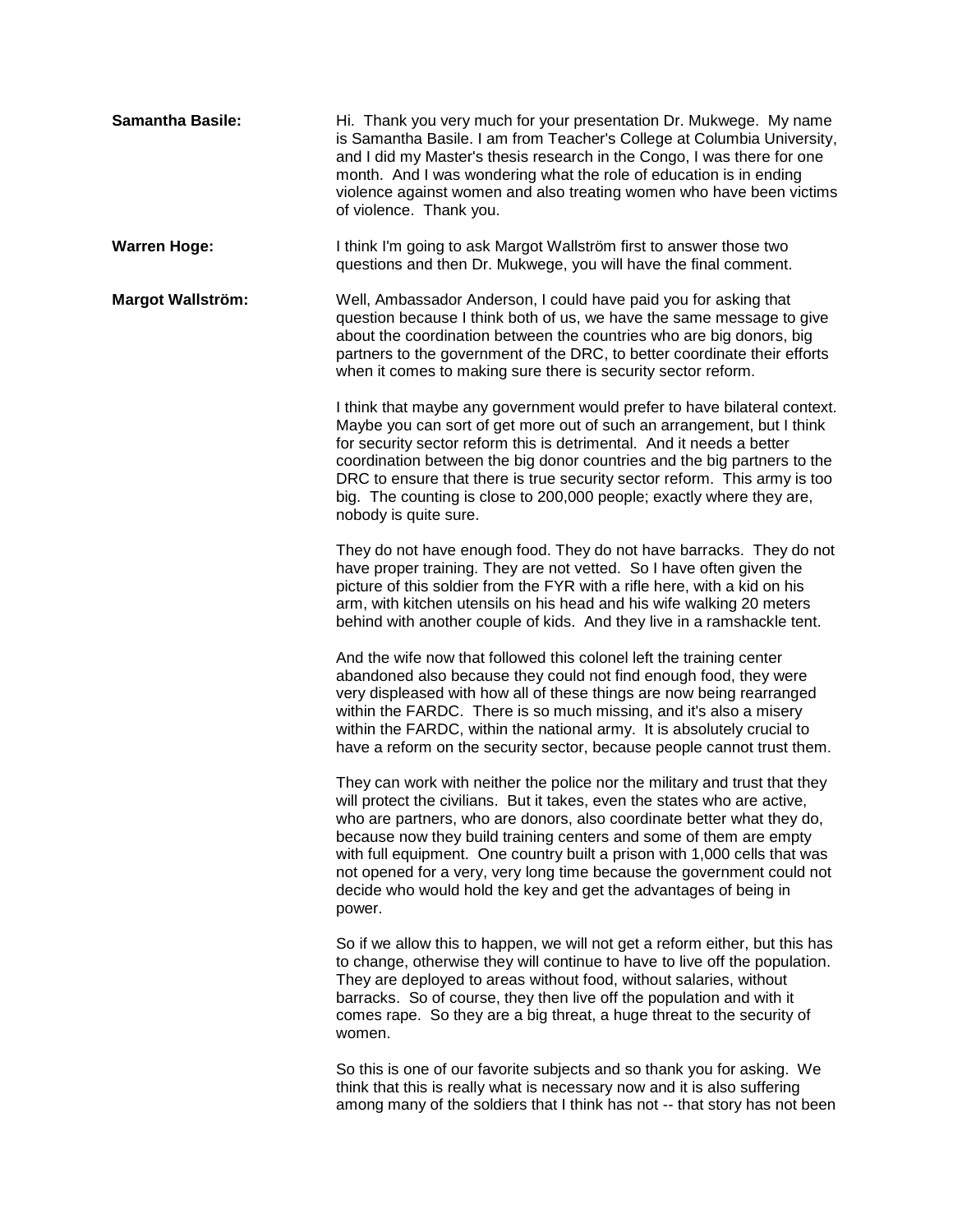told enough. So it's not only their fault, but bad leadership and the dire need for reform. So this is what we will have to encourage more from now on.

**Dr. Denis Mukwege:** I don't know if I can add much more to what Madame has already said, but I want to underline an aspect. It's the aspect in fact that there are two types of army that we can observe. The army that protects the government, the presidential guard, they are often debarking with 40 or 50 people, well armed, with vehicles, everything you'd want. This army exists. I have the impression that the fact that the government feels that it is very well protected. That's their priority but not the army to protect the population, because this army as well is against the members of the government.

> That's an aspect that is very important, and that's where I rejoin Margot Wallström is it is very important, everyone wants to do something. Everyone wants to resolve the problem, but the total lack of coordination, the government takes advantage to make bilateral relationships. Each time they form a battalion, you come back a year later, this battalion doesn't exist, they have all dispersed.

> I have the impression that it's a diversion to be able to make a crisis, unfortunately, but also takes a lot more weight on the dictatorial plan, putting it in place, because they're trying to put in place an army that is an army for the government and not for the population. I think that without coordination, for the moment it costs much for Congo when I say that there is not an army it's that we have done with MONUSCO, we have tried to regroup the army base, and put them together, but it's not the army corps, it's just groups of armies that we recuperate together, but we don't have the same construction, command system, or when you ask the question of command, all the groups in the army, in the sites have refused to leave.

When we called them from the interior of the country, they refused to leave. That's not an army. An army is regardless a command, adiscipline. And I think it's that. We have to ask ourselves is there an army? And I think the response for the moment there is not an army for the population, there is an army for the directors.

**Margot Wallström:** If I could just add one sentence. Maybe there would be more countries who would say we offer to take 10,000 soldiers out of the army, we will pay them to actually build routes or make sure that there is electricity or drilling some wells in some of these villages. That would also increase or improve the lives of these women, to make sure that it is also sustainable over a longer period of time.

> Offer them an alternative and take some people out of that too-large army with something meaningful to do, because this is what they really need. So there has to be a long-term plan also, what do you do with all these soldiers when you demobilize and take their arms away? They have to offer another option.

**Warren Hoge:** We've run a little over time. I would apologize except I don't think anybody in the audience minds the fact that we've devoted a few more minutes to two people who speak with such authority and such clarity about a situation that is so critical. Thank you for your attention, your